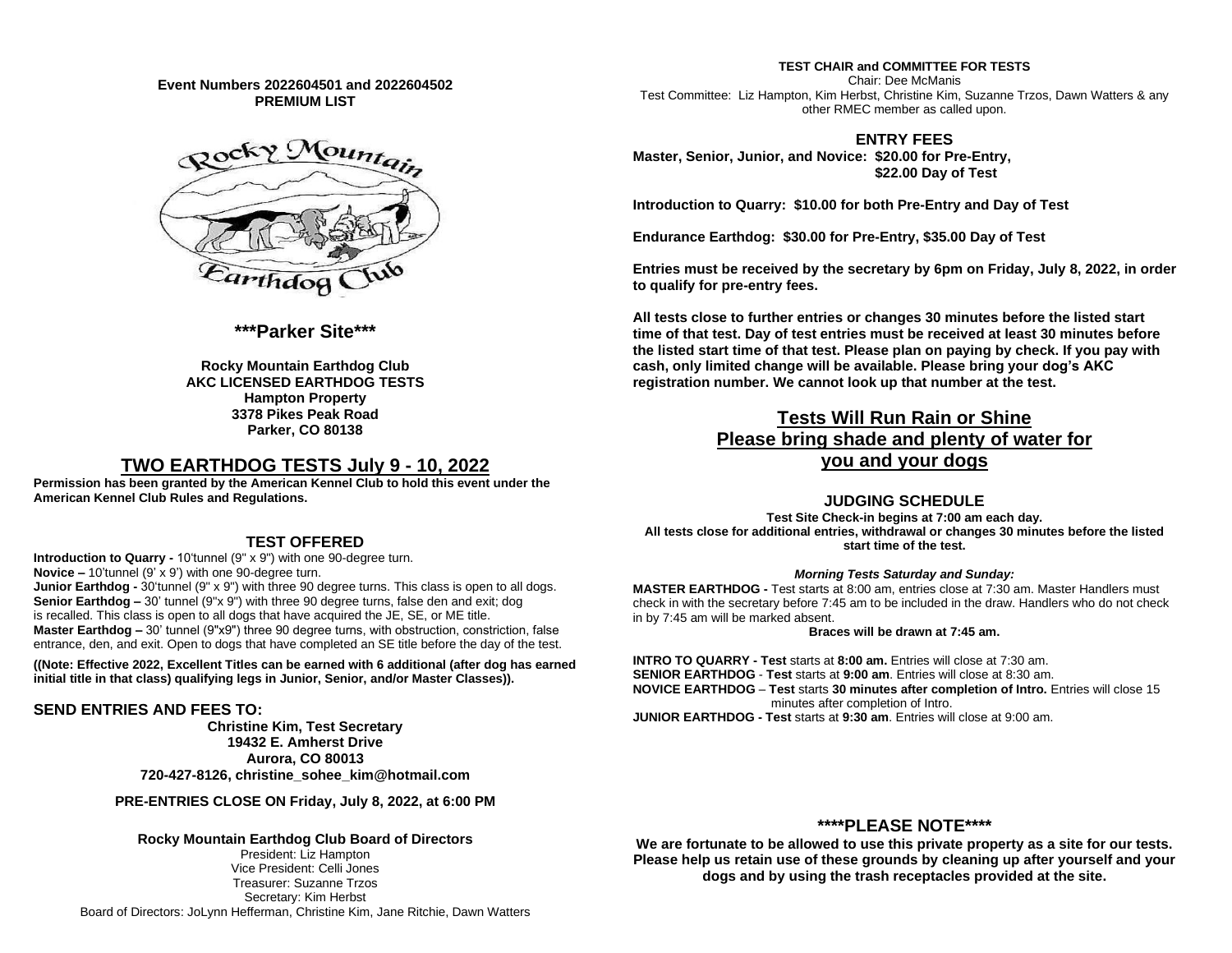#### **JUDGES' ASSIGNMENTS**

|                    | <b>Saturday Morning</b>                                                  | <b>Sunday Morning</b>                                                    |
|--------------------|--------------------------------------------------------------------------|--------------------------------------------------------------------------|
| Intro to<br>Quarry | Nancy McNair (98923)<br>5325 Wheaton Drive<br>Fort Collins, CO 80525     | Susan Hampton (109599)<br>3378 Pikes Peak Rd<br>Parker, CO 80138         |
| Novice<br>Earthdog | Dawn-Renee Watters (94289)<br>2688 S. Field Street<br>Lakewood, CO 80227 | Suzanne Trzos (82416)<br>521 E Long Circle<br>Littleton. CO 80122        |
| Junior<br>Earthdog | Lori Oakley (99629)<br>8670 N. County Line Road<br>Longmont, CO 80503    | Nancy McNair (98923)<br>5325 Wheaton Drive<br>Fort Collins, CO 80525     |
| Senior<br>Earthdog | Suzanne Trzos (82416)<br>521 E Long Circle<br>Littleton, CO 80122        | Celli Jones (94261)<br>2501 Roosevelt Avenue<br>Thornton, CO 80229       |
| Master<br>Earthdog | Liz Hampton (99634)<br>3378 Pikes Peak Rd<br>Parker, CO 80138            | Dawn-Renee Watters (94289)<br>2688 S. Field Street<br>Lakewood, CO 80227 |

#### **TROPHIES AND PRIZES**

RMEC offers rosettes for qualifying legs in Junior, Senior & Master Earthdog classes. RMEC offers rosettes for dogs earning standard or excellent titles in Junior, Novice, Senior, and Master Earthdog classes. Any dog qualifying in both Master and Senior during the same test will receive an Endurance Earthdog Double Q rosette. Dogs passing Introduction to Quarry or Novice Classes will receive AKC ribbons.

### **DIRECTIONS TO THE TEST SITE**

**From I-25 – Ridgegate Parkway Exit**: Exit I-25 at Ridgegate. Take Ridgegate Parkway towards Parker (East), continue across Parker Road (Hwy 83) and proceed thru downtown Parker. Turn right where road ends at Pine Drive (this turns into East Mainstreet). Follow the road until it ends. Turn left onto Delbert Road. Take Delbert to County Road 186. Turn right onto County Road 186 and continue on 186 approximately 3.5 miles. Take the first right (Pikes Peak Road) after the Fire Station. Take Pikes Peak approximately 1 mile and turn right on Warren Court. Take the second left – Glennon Road. Glennon Road ends at the driveway on the Right.

**From I-25 – Lincoln Exit:** Exit I-25 at Lincoln. Take Lincoln (East) towards Parker, continue across Parker Road (Hwy 83) until it ends at Pine Drive. Turn right and follow Pine Drive around the curve. It will turn into East Mainstreet (approximately 5 miles). Continue to follow the road until it ends at Delbert Road. Turn left onto Delbert Road. Take Delbert to County Road 186. Turn right onto County Road 186. Continue on 186 approx. 3.5 miles. Take the first right (Pikes Peak Road) after the Fire Station. Take Pikes Peak approx. 1 mile and turn right on Warren Court. Take the second left – Glennon Road. Glennon Road ends at the driveway on the Right.

**From E-470:** Take Exit 5 (S. Parker Road/Hwy 83) off E-470. Merge onto S. Parker Road. Turn left onto Lincoln. Take Lincoln to Pine Drive. Turn right on Pine Drive and follow it around the curve. It will turn into East Mainstreet (approximately 5 miles). Continue to follow the road until it ends at Delbert Road. Turn left onto Delbert Road. Take Delbert to County Road 186. Turn right onto County Road 186. Continue on 186 approx. 3.5 miles. Take the first right (Pikes Peak Road) after the Fire Station. Take Pikes Peak approx. 1 mile and turn right on Warren Court. Take the second left – Glennon Road. Glennon Road ends at the driveway on the Right.

**NOTE: PLEASE BE AWARE WHEN USING GPS that GPS directions usually take you only to the mailbox on Pikes Peak Road and that is at the far front of the property. To get to the actual site continue past the mailbox to the next road and turn right (Warren Court). Then take the second left – Glennon Road. Glennon Road ends at the driveway on the Right. The house is at the end of the driveway – It's red and surrounded by trees. Parking will be on the right**.

#### **PARKER ACCOMMODATIONS**

*Please confirm dog policies & additional fees with the Hotel.*

Super 8 – 6230 E. Pine Lane – 720-851-2644 Holiday Inn – 19308 Cottonwood Drive – 303-248-2147 Springhill Suites – 9355 Silverado Street – 303-841-6700

#### **NO RV PARKING/CAMPING AVAILABLE ON SITE**

#### **Nearby Campground:**

Casey's RV Hideaway, 4189 CO-86, Elizabeth, CO.- 303-646-3599

### *This is an outdoor event. Please bring shade/rain cover, xpens/crates, chairs, water, and your own lunch items. No food items will be available for purchase.*

#### **VETERINARIAN**

**(Directions available at Secretary's desk.) Animal Emergency & Specialty Center (24/7) 17701 Cottonwood Drive, Parker, CO. - 720-842-5050**

#### *ATTENTION EXHIBITORS – PLEASE READ*

- **Please read the Regulations for Earthdog Tests before entering the test.** The regulations may be obtained from the American Kennel Club, 5580 Centerview Drive, Suite 200, Raleigh, NC 27606-3390, Phone (919) 233-9780, or online at www.akc.org.
- **For a complete listing of the breeds eligible to participate in AKC Earthdog events, please visit the AKC website at Http:**//www.akc.org/events/earthdog/eligible\_breeds.cfm.
- Judges will conduct a short orientation for all owners/handlers prior to each test.
- Dogs must be at least 6 months old to participate. AKC registered dogs of eligible breeds that have an ILP or PAL registration are eligible to compete. The dog's AKC registration number must be listed on the entry form.
- Bitches in season are not eligible for entry, nor will they be allowed within 100 feet of any testing area during the running of any class. Refund of entry fees for bitches in season is at the option of the Club.
- All dogs are to be held on a short leash. **No retractable leashes are allowed on the show grounds. A solid, non-retractable 4-to-6-foot lead must be used when walking the dog to the test area or release point.**
- Dogs that are blind or deaf shall not be eligible to participate.
- Entries for each dog must be made on a separate AKC Entry Form which must be complete to be accepted.
- Entry fees will not be refunded if a dog is absent, disqualified, excused by a veterinarian or judge, or barred from competition by the Test Committee.
- Returned checks do not constitute a valid entry fee.
- Any dog entered in Master Earthdog class that is not present within 5 minutes after his brace is called will be marked absent and will not run. The remaining dog will run as or with a bye dog. Entered Master dogs must check in before the drawing for braces.
- Confirmed entrants not present at the testing area when they are called will be moved to the end of the class, except as noted for Master earthdog participants.
- RUNNING ORDER FOR TESTS: Dogs in each class will be run in the order in which their entries are received. Multiple entries by the same owner/handler will be separated in running to facilitate the smooth running of the test. The running order of each class will be posted prior to the start of the class. Judges will not wait for late arriving dogs.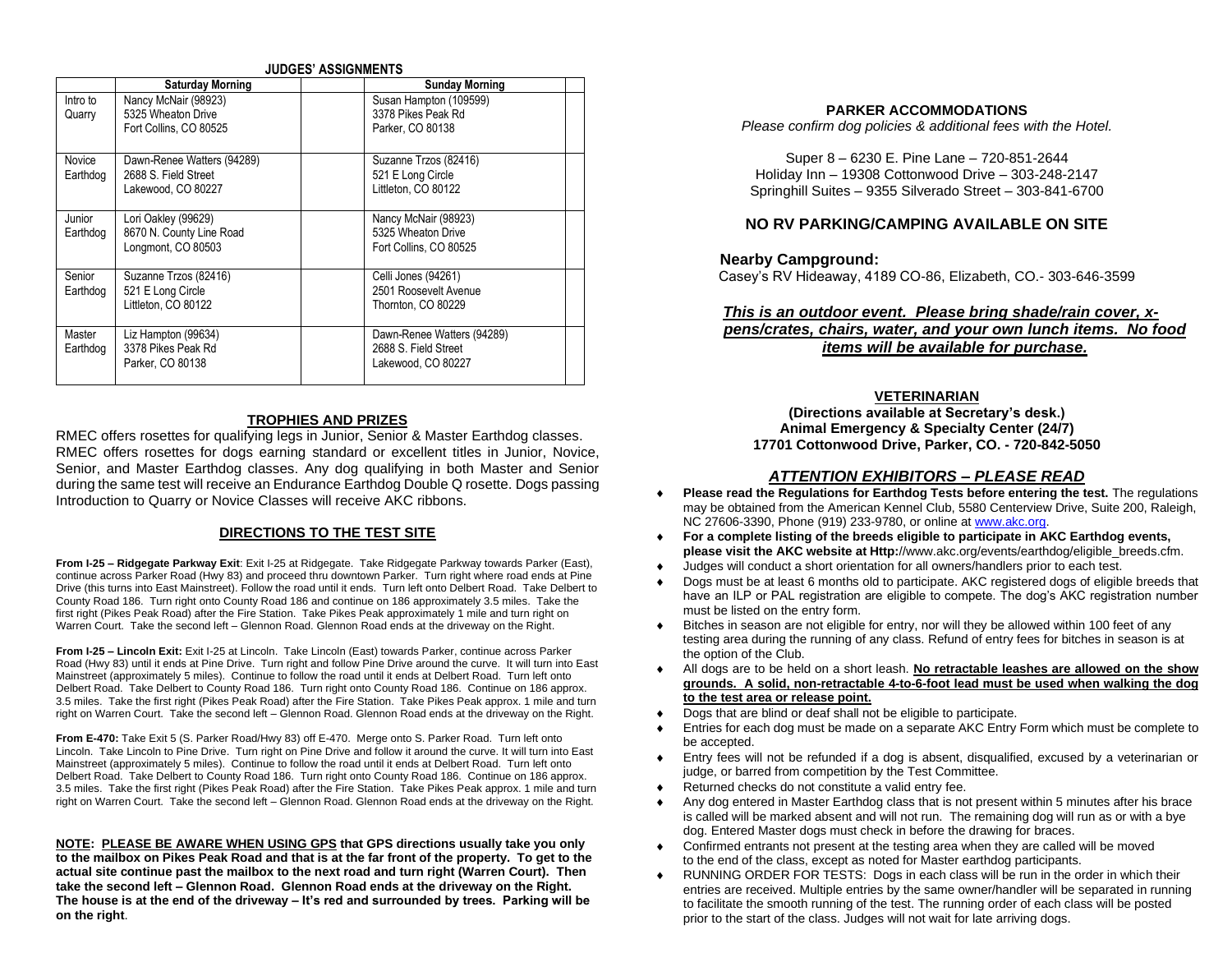# **OFFICIAL AMERICAN KENNEL CLUB ENTRY FORM** *Rocky Mountain Earthdog Club Tests* **July 9 – July 10, 2022 Saturday Morning: Master Senior Junior Novice Intro Sunday Morning: Master□ Senior□ Junior□ Novice□ Intro**

I ENCLOSE \$ \_\_ for entry fees. **Make checks payable to RMEC.** Master Earthdog, Senior Earthdog, Junior Earthdog, and Novice Earthdog entry fees are \$20 if entry is received by 6:00 pm on July 8, 2022, \$22 per entry after that time. Intro to Quarry \$10 Pre-entry and day of test. Endurance Earthdog \$30 (pre-entry), \$35 (same day entry) Mail entries to Christine Kim, 19432 E. Amherst Dr, Aurora, CO 80013 **PLEASE PRINT all information**

# **THIS ENTRY FORM MUST BE COMPLETED IN FULL TO BE ACCEPTABLE**

| CALL NAME OF DOG                                                                                                    | DATE OF BIRTH                                                   | <b>SEX</b> |
|---------------------------------------------------------------------------------------------------------------------|-----------------------------------------------------------------|------------|
| <b>BREED</b>                                                                                                        | VARIETY                                                         |            |
| FULL NAME OF DOG                                                                                                    |                                                                 |            |
| <b>SIRE</b>                                                                                                         | <b>DAM</b>                                                      |            |
| <b>BREEDER</b>                                                                                                      | <b>HANDLER</b>                                                  |            |
| Enter Reg. Number Here<br>T AKC REG NO.<br>AKC LITTER NO.<br>$\Box$ ILP NO.<br><b>T</b> FOREIGN REG<br>NO.& country | Place of birth<br>$\Box$ USA<br>$\Box$ Canada<br>$\Box$ Foreign |            |

**ACTUAL** OWNERS (Please Print) OWNERS ADDRESS CITY STATE ZIP

I CERTIFY that I am the actual owner of the dog, or that I am the duly authorized agent of the actual owner whose name I have entered above. In consideration of the acceptance of this entry. I (we) agree to abide by the rules and regulations of The American Kennel Club in effect at the time of this earthdog test, and by any additional rules and regulations appearing in the premium list for this earthdog test, and further agree to be bound by the "Agreement" printed on the reverse side of this entry form. I (we) certify and represent that the dog entered is not a hazard to persons or other dogs. This entry is submitted for acceptance on the foregoing representation and agreement.

\_\_\_\_\_\_\_\_\_\_\_\_\_\_\_\_\_\_\_\_\_\_\_\_\_\_\_\_\_\_\_\_\_\_\_\_\_\_\_\_\_\_\_\_\_\_\_\_\_\_\_\_\_\_\_\_\_\_\_\_\_\_\_\_\_\_\_\_\_\_\_\_\_\_\_\_\_\_\_\_\_\_\_\_\_

SIGNATURE of owner or his/her agent duly authorized to make this entry.

TELEPHONE NUMBER (Include Area Code)

E-MAIL ADDRESS

#### **AGREEMENT**

Single copies of the latest edition of the "Rules Applying to Dog Shows/Registration and Discipline" and "Earthdog Regulations" may be obtained WITHOUT CHARGE from THE AMERICAN KENNEL CLUB, 5580 E-CENTERVIEW DRIVE, SUITE 200, RALEIGH, NC 27606-3390. These regulations are also available at www.akc.org.

I (we) acknowledge that the "Rules Applying to Dog Shows/Registration and Discipline" and, if this entry is for an Earthdog Test, the "Regulations for Earthdog Tests" have been made available to me (us), and that I am (we are) familiar with their contents. I (we) waive any and all claims, causes of action, I (we) might otherwise have against the AKC and any AKC approved judge, judging at this show, under the "AKC Rules, Regulations and Guidelines". I (we) agree that the club holding this earthdog test has the right to refuse this entry for cause which the club shall deem to be sufficient. In consideration of the acceptance of this entry and of the holding of the earthdog test and of the opportunity to have the dog judged and to win prize money, ribbons, or trophies, I (we) agree to hold this club, iits members, directors, governors, officers, agents, superintendents or show secretary and the owner or lessor of the premises and any employees of the aforementioned parties, harmless from any claim for loss or injury which may be alleged to have been caused directly or indirectly to any person or thing by the act of this dog while in or upon the earthdog test premises or grounds or near any entrance thereto, and I (we) personally assume all responsibility and liability for any such claim; and I (we) further agree to hold the aforementioned parties harmless from any claim for loss of this dog by disappearance, theft, death or otherwise, and from any claim for damage or injury to the dog, whether such loss, disappearance, theft, damage or injury, be caused or alleged to be caused by the negligence of the club or any of the parties aforementioned, or by the negligence of any other person, or any other cause or causes.

I (we) hereby assume the sole responsibility for and agree to indemnify and save the aforementioned parties harmless from any and all loss and expense (including legal fees) by reason of the liability imposed by law upon any of the aforementioned parties for damage because of bodily injuries, including death at any time resulting therefrom, sustained by any person or persons, including myself (ourselves) or on account of damage to property, arising out of or in consequence of my (our) participation in this show or obedience trial or agility trial, howsoever such injuries, death or damage to property may be caused, and whether or not the same may have been caused or may have been alleged to have been caused by negligence of the aforementioned parties or any of their employees or agents, or any other persons.

#### **INSTRUCTIONS**

A dog must be entered in the name of the person who actually owned it at the time entries for a show closed. If a registered dog has been acquired by a new owner, it must be entered in the name of its new owner in any show for which entries closed after the date of acquirement, regardless of whether the new owner has received the registration certificate indicating that the dog is recorded in his name. State on entry form whether transfer application has been mailed to A.K.C. (For complete rule refer to Chapter 11, Section 3).

| City State Zip                                                                                                                                |  |  |
|-----------------------------------------------------------------------------------------------------------------------------------------------|--|--|
| Junior Handler #                                                                                                                              |  |  |
| If Jr. Handler is not the owner of the dog identified oon the face of this form, what is the relationship of the Jr. Handler to<br>the owner? |  |  |